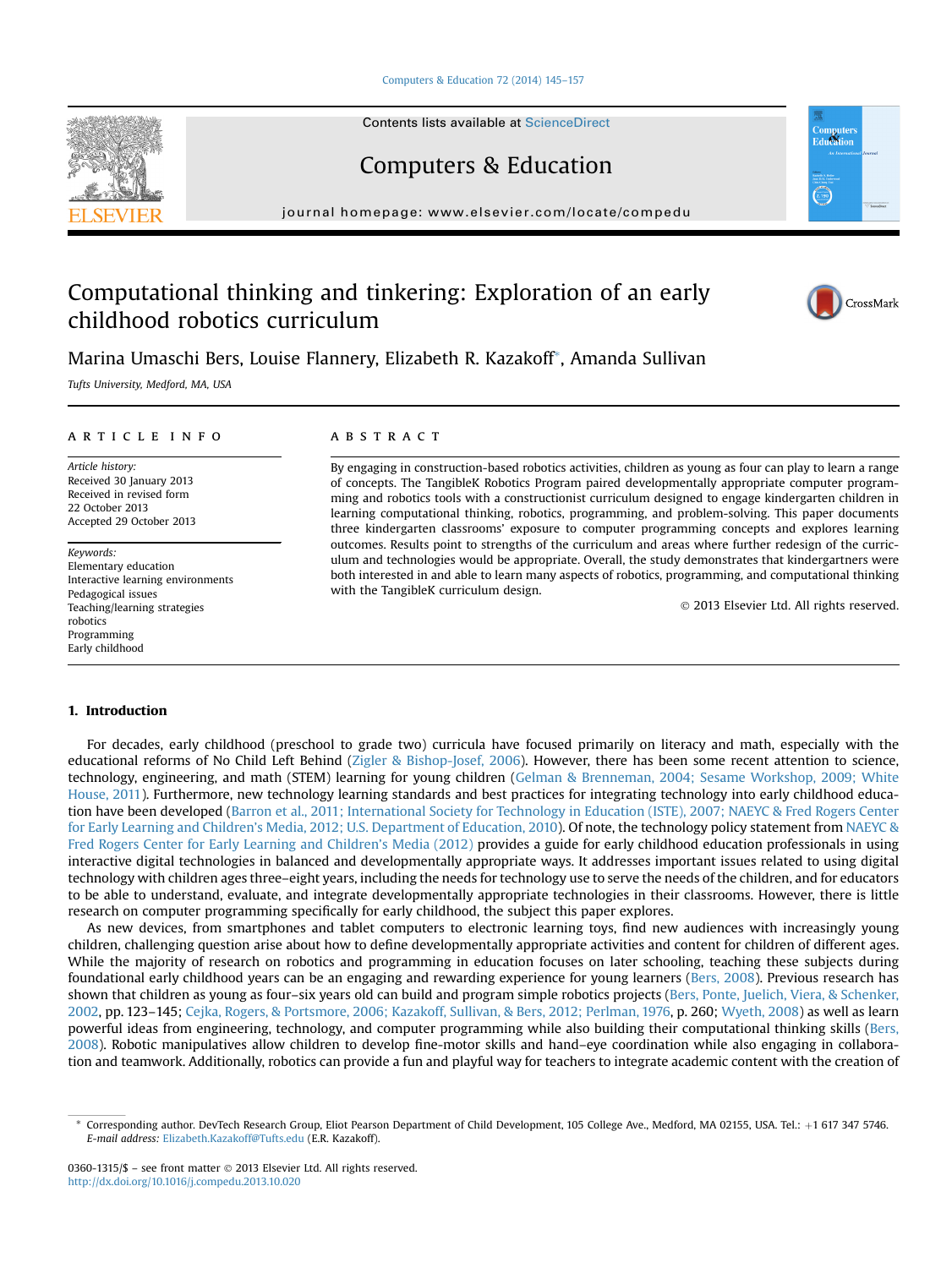meaningful projects. Through robotics, young children can experiment with concepts of engineering as well as storytelling by creating narrative contexts for their projects [\(Bers, 2008](#page-12-0)). By engaging in these types of robotics projects, young children play to learn while learning to play in a creative context ([Resnick, 2003](#page-12-0)).

Computers offer new ways of representing and interacting with information and an entirely new category of "objects to think with" ([Papert, 1980\)](#page-12-0). In the form of programmable and interactive robots, computers can become powerful learning tools. Robotics offers children the opportunity to engage with content from the domain of computer science, practice problem-solving skills, and work on fine-motor skills and eye–hand coordination. The TangibleK Robotics Program, a design-based research initiative now in its fifth year, has paired developmentally appropriate programming and robotics tools with a curriculum to engage kindergartners in learning computational thinking, robotics and programming concepts, as well as problem-solving and reasoning. The goal of this paper is to present young children's learning outcomes on computer programming concepts as taught through the TangibleK curriculum in order to highlight the potential for learning of integrating computer programming and robotics into the early childhood classroom.

#### 1.1. Theoretical framework: constructionism and positive technological development

The theoretical approach used for designing the educational intervention and curriculum and for integrating the TangibleK Robotics Program into early childhood classrooms incorporates elements from Papert'[s \(1980\)](#page-12-0) constructionist framework, which states that children can learn deeply when they build their own meaningful projects in a community of learners and reflect carefully on the process.

Papert'[s \(1980\)](#page-12-0) constructionism is rooted in Piaget'[s \(1954\)](#page-12-0) constructivism – which conveys the idea that the child actively builds knowledge through experience – and the related "learn-by-doing" approach to education. While Piaget'[s \(1954\)](#page-12-0) theory was developed to explain how knowledge is constructed in an individual's mind, [Papert \(1980\)](#page-12-0) expands on it to focus on the ways that internal constructions are supported by constructions in the world, including through the use of computers and robotics. A constructionist teaching approach provides children the freedom to explore their own interests through technologies ([Bers, 2008\)](#page-12-0) while investigating domain-specific content learning and also exercising meta-cognitive, problem-solving, and reasoning skills (e.g., [Clements & Gullo, 1984; Clements & Meredith,](#page-12-0) [1992](#page-12-0)). [Papert \(1980\)](#page-12-0) discussed that well-designed constructionist activities have embedded in them 'powerful ideas', central concepts within a domain that are both epistemological and personally useful, interconnected with other disciplines, and have roots in intuitive knowledge that a child has internalized over a long period of time ([Bers et al., 2002; Papert, 1980\)](#page-12-0). An idea may be considered powerful to the degree that it is useful in building and extending further knowledge ([Papert, 2000\)](#page-12-0). The robotics curriculum described in this paper is composed of powerful ideas from the domains of computer science and engineering (e.g., the engineering design process, debugging, robotic motion and sensing, using programming instructions, control flow by sequence, control flow by specific instructions).

Classroom activities designed to impact learning outcomes and cognitive growth, also have an impact on (and are influenced by) children's social, emotional, and moral development. As a framework to guide the design and implementation of a robotics curriculum that also focuses on these dimensions of the child, Bers' [\(2010, 2012\)](#page-12-0) Positive Technological Development (PTD) was utilized. PTD takes into consideration the learning environment and pedagogical practices, as well as cultural values and rituals, which mediate teaching and learning [\(Bers, 2008; Rogoff, Goodman Turkanis, & Bartlett, 2001\)](#page-12-0). The educational experience proposed by the presented robotics curriculum was structured using the PTD framework to encourage six behaviors, which in turn foster the development of beneficial core cognitive and social traits. Specifically, engaging in content generation, creative design and problem-solving, collaboration, communication, choices of conduct, and community-building may lead to a sense of competence and confidence, the ability to connect with and care about others, contribution to entities outside the self, and moral character ([Bers, 2010, 2012](#page-12-0)). For instance, by iteratively planning and revising a robotics project in a supportive environment, children may gain confidence in their abilities to learn and solve problems. Alternatively, discussions of how to share limited resources fairly amongst the class are opportunities for positive moral development.

#### 1.2. Learning through computer programming

Embedded in the exploration of computer programming and robotics, the TangibleK curriculum also fosters computational thinking. This term has been defined in many ways and encompasses a broad and somewhat debated range of analytic and problem-solving skills, dispositions, habits, and approaches used in computer science [\(Barr & Stephenson, 2011; International Society for Technology Education and](#page-12-0) [The Computer Science Teachers Association, 2011; Lee et al., 2011](#page-12-0)). The TangibleK curriculum specifically fosters computational thinking skills such as: problem representation; systematicity in generating and implementing solutions; exploring multiple possible solutions; problem-solving on multiple levels – from approaching the overall challenge to "debugging" or trouble-shooting specific difficulties with a given solution's implementation; productive attitudes toward "failure" and misconceptions uncovered along the route to a successful project; and strategies for approaching open-ended and often difficult problems. Such skills are of general applicability beyond robotics and computational thinking.

## 1.3. The TangibleK Robotics Program

The TangibleK Robotics Program, whose design is informed by the theoretical frameworks of constructionism and PTD, has iteratively implemented and assessed a set of programming and robotics tools, curricula, and pedagogical approaches in close collaboration with hundreds of children and dozens of teachers over the course of five years. The research goals of the TangibleK Robotics Program are to:

- 1) Provide an evidence-based description of young children's learning trajectories in computational thinking and capacity to understanding computer programming and robotics concepts when given developmentally appropriate materials,
- 2) Develop and test an early childhood curriculum to teach developmentally appropriate concepts from computer programming and robotics to children in kindergarten through second grade,
- 3) Investigate the design features of the programming interface and the mediating role interface design plays in learning to program.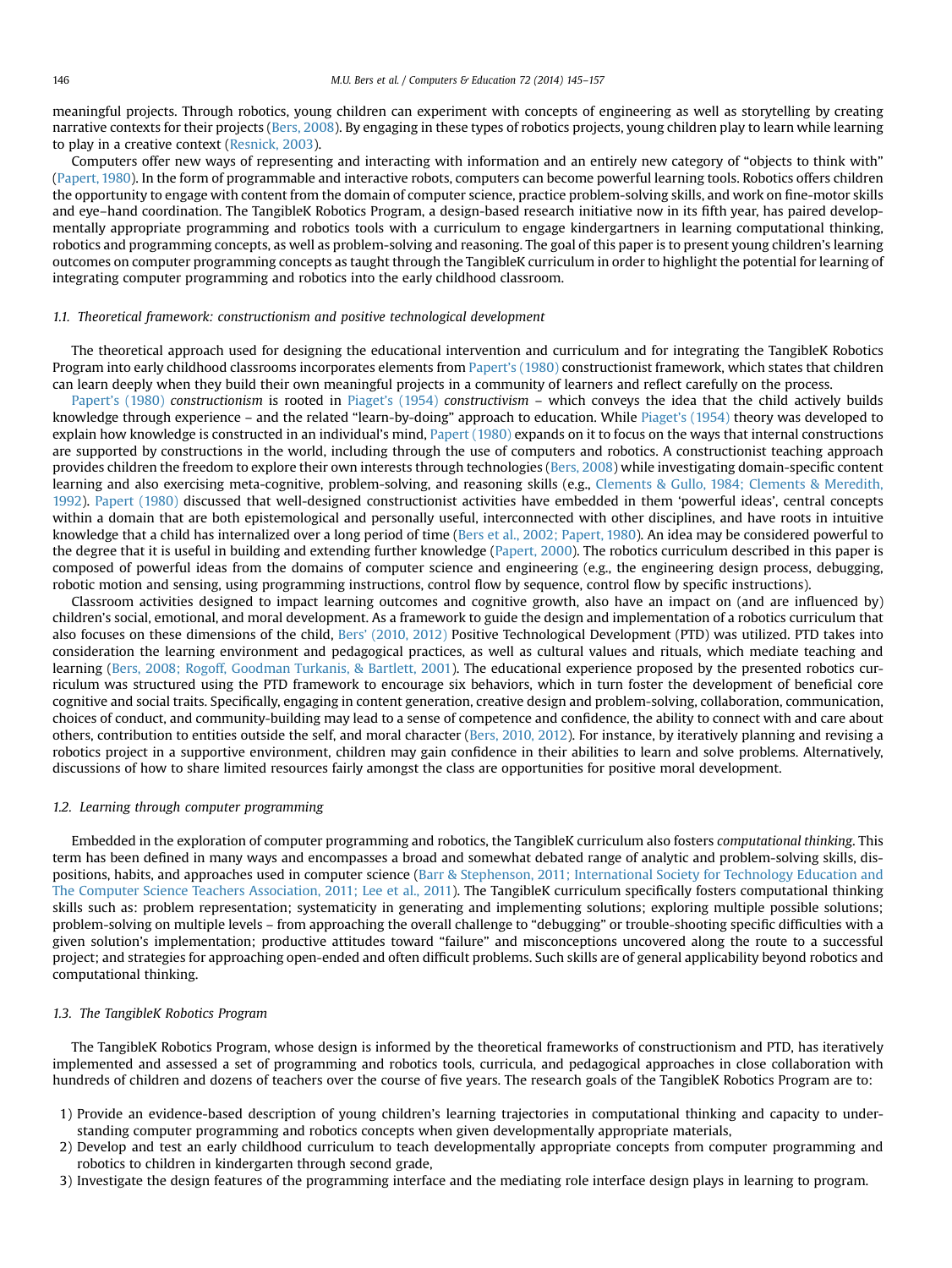This paper addresses the first of these goals, to describe young children's learning trajectories in computational thinking and capacity to understand computer programming and robotics concepts. This understanding will allow further revision to the TangibleK curriculum.

The TangibleK Robotics Project makes use of commercially available robotics construction kits and the CHERP (Creative Hybrid Environment for Robotics Programming) language to give behaviors to the robotic constructions ([Bers, 2008;](#page-12-0) [Bers & Horn, 2010; Horn et al.,](#page-12-0) [2011](#page-12-0); [Kazakoff & Bers, 2012](#page-12-0); [Kazakoff, Sullivan, & Bers, 2012\)](#page-12-0). CHERP is a hybrid tangible and graphical computer language designed to provide young children with an engaging introduction to computer programming in a developmentally appropriate way. The software allows children to create programs to control their robots from tangible wooden blocks and/or graphical, on-screen icons. The design of CHERP avoids the technical and syntax-related challenges of text-based programming languages. Furthermore, the hybrid interface allows children to choose the interface that best suits their changing preferences as physical abilities, perceived social appeal, and the level of challenge of the activity at hand evolve [\(Horn et al., 2011](#page-12-0)), because both tangible and graphical interfaces can represent the same concepts.

The TangibleK curriculum introduces increasingly complex powerful ideas from computer science in a robotics context in a structured, developmentally appropriate way. The powerful ideas from computer science addressed in this curriculum include: the engineering design process and debugging (trouble-shooting), robotic motion and sensing, and three aspects of programming: choosing the correct programming instructions, controlling the flow of actions by sequencing the action instructions accordingly, and controlling the flow of actions by using special control flow instructions. Section [2.3](#page-4-0) contains more detailed definitions of each powerful idea. In addition to the concrete robotics and programming concepts and skills introduced in each activity, skills such as observation, reflection, and decomposition of complex processes are interwoven throughout the curriculum.

The curriculum, which takes approximately 20 h of classroom work, includes six structured 60- to 90-min activities and a culminating interdisciplinary project. All the activities focus on building and programming a robotic vehicle to accomplish a particular goal. Each lesson addresses one or more powerful idea(s) within the context of a narrative theme. The six lesson activities and their embedded content are as follows:

- Lesson 1: The Engineering Design Process

Children build sturdy, non-robotic vehicles to transport toy people on a floor map. Children apply the stages of the Engineering Design Process to plan, test, and improve their vehicles.

• Lesson 2: Robotics

Children share and learn ideas about what robots are and are not. They explore robotic parts by designing and building their own robots. They learn to appropriately connect robotic parts (e.g., snap-together wires and motors) to make a robot that moves.

- Lesson 3: Choosing and Sequencing Programming Instructions

In this activity, children program their robots to dance the "Hokey-Pokey" by choosing relevant instructions and putting them in the correct order or sequence.

- Lesson 4: Looping Programs (Control Flow Instructions 1)

Children use "repeat" instructions to program their robots to move forward forever. Next, they program their robot to move forward only a particular number of times to reach a fixed location.

- Lesson 5: Sensors

Children use light sensors to program their robots to turn its light on when it is dark out and vice versa. They draw comparisons between robotic sensors and the five human senses.

- Lesson 6: Branching Programs (Control Flow Instructions 2)

Children are introduced to a pair of conditional control flow instructions, "If" and "If Not", which are also used with a sensor to make programs that incorporate environmental conditions into the robot's behavior.

In addition to the structured activities described above, the TangibleK curriculum includes songs, games, and free-play with the robotics and programming materials in order to foster a playful learning environment for children. For example, in Lesson 3, children sing and dance the "Robot Hokey-Pokey" and play Simon Says with the CHERP programming commands to recall and apply the programming instructions. Throughout the 20 h curriculum, children have ample opportunity to freely build and design with the robotics materials and to create their own CHERP programs, beyond those that are set forth in each of the structured lessons.

After completing the six lessons described above, each classroom embarks on a culminating, interdisciplinary project, which invite children to apply the now familiar powerful ideas to a particular theme or context. The teacher decides on a theme drawn from other subjects studied during the year, and each child chooses a challenge within this theme. Past classrooms have selected topics such as animal behaviors, vehicles that help the community, or "Who Am I?" Children created projects representing snakes that slither, recycling trucks that collect refuse, and sewing needles that travel back and forth through fabric, among many others. The projects allow children to demonstrate the powerful ideas they learned over the six activities as well as to apply them and continue learning about them in a new context.

Having introduced an overview of the TangibleK Robotics Program, including its technological, curricular, and theoretical components, we now present a study of three kindergarten classrooms in which the TangibleK Robotics Program was implemented. The following sections report the distribution of achievement scores children attained on selected computer programming concepts and skills tied to the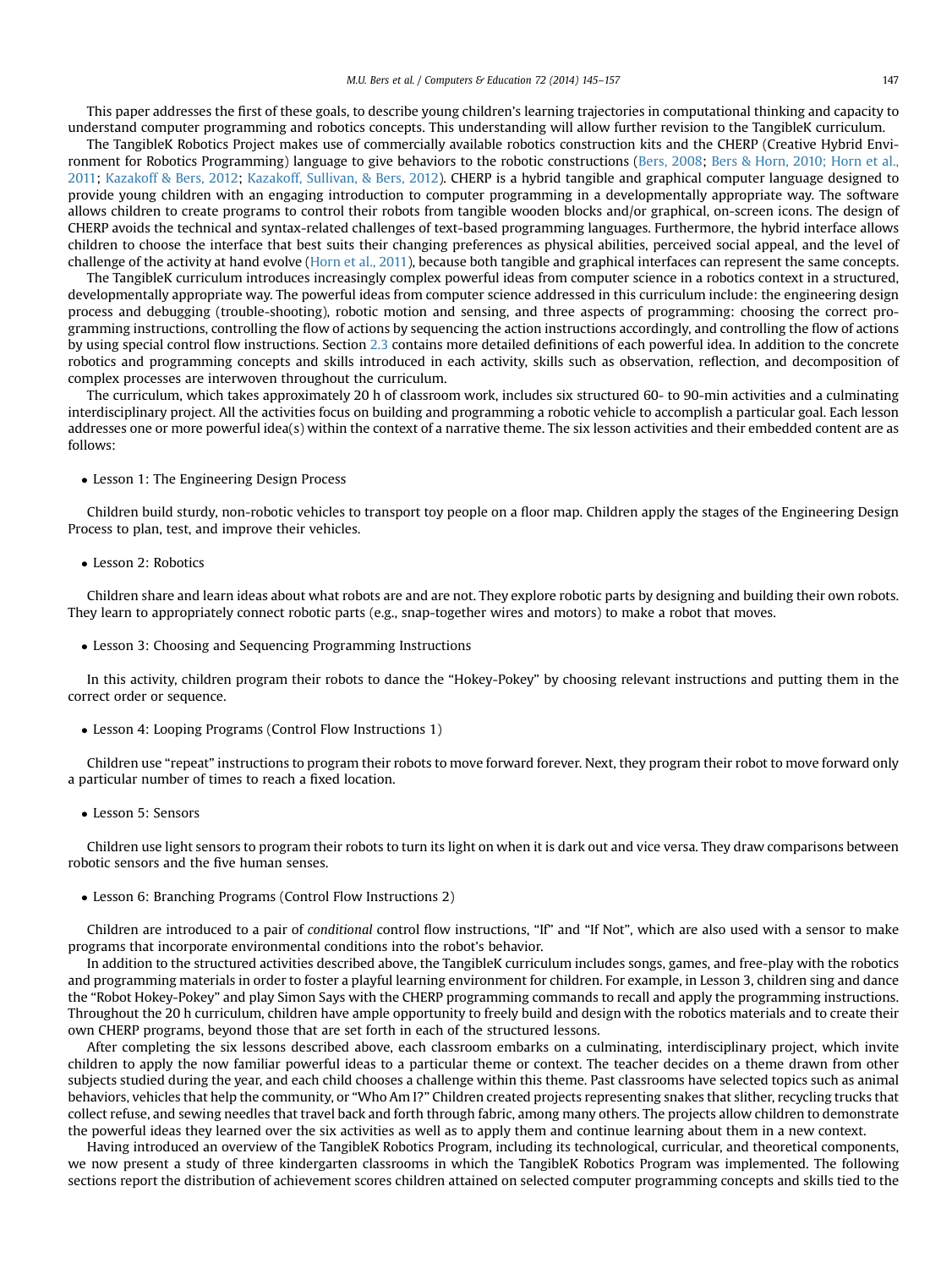powerful ideas listed above. Achievement scores form the basis on which to discuss the curriculum structure and content and consider the implications for understanding children's early learning trajectories of computational concepts and for further adaptation of the curriculum.

## 2. Study design

Within the design-based research tradition of iterative testing, analysis, and refinement of an intervention, (see, e.g., [Cobb, Confrey,](#page-12-0) [diSessa, Lehrer, & Schauble, 2003\)](#page-12-0), the TangibleK Robotics Program has spent five years exploring what children are capable of learning and accomplishing in the domains of robotics and programming. The study described in this paper examines how successfully children learned the core concepts (powerful ideas) of robotics and programming in the TangibleK curriculum. The study took place during the fourth year of the overall project, following piloting and refinement of the software and curriculum in a range of settings, from classrooms and after-school/summer programs to the research lab. The extensive testing, exploration, and refinement of the preceding study iterations also laid a foundation for understanding how young children learn and think about core concepts of programming and robotics. For instance, several of the curricular activities were simplified to enable better focus on the target concepts; movement games and songs were added to the curriculum to engage children in multiple modes of understanding concepts and to provide reinforcement for basic knowledge. In addition, some of the programming icons were revised to use more familiar imagery for children.

#### 2.1. Participants

Each of the three teachers involved in this study volunteered to participate following email notification of the opportunity to principals of a limited number of schools in the Greater Boston area. All children in each classroom participated in the curriculum, but each family had the option to allow or decline data collection. According to school community needs, consent materials were available in English, Portuguese, and Spanish.

Children in the study attended one of three Greater Boston area kindergarten classrooms, two of which were at a public urban school, and one at a private suburban school. From a total of 63 children enrolled in the three classes during the study, 53 are included in data analysis. Children were included in data analysis unless they missed more than one activity or if data was not collectible for more than one activity. Attrition was due to typical classroom absences as well as the difficulty of collecting data with limited researchers in a bustling classroom environment.

Classroom 1, a kindergarten in an independent, K-8, religious-based, private school in a suburb of Boston, MA, had 23 children, 18 of whom are included in data analysis. The student population at this school was 97% White, 1% as Asian, 1% as Black, 1% Hispanic ([http://nces.](http://nces.ed.gov/globallocator/) [ed.gov/globallocator/](http://nces.ed.gov/globallocator/)). Of the children in the kindergarten class, 50% were male and 50% were female. They ranged from ages 4.9 to 6.2 years at the start of the study, with a median age of 5.6 years. The only kindergarten classroom at this school, this class was taught by a male teacher with seven years of teaching experience, who, on a scale from 1 (none) to 5 (expert), rated his computer experience as 5, programming experience as 3, and robotics experience as 1.

Classrooms 2 and 3 were located at the same urban K-8 school (NCLB Level 3), located just outside of Boston, MA. The makeup of this school during the 2010–2011 school year was 38.9% White, 36.3% Hispanic, 16.2% African American, 7.0% Asian American, and 1.7% multirace. The school was comprised of 41.1% English-Language Learners and 64.4% of students were classified as low income [\(Massachusetts](#page-12-0) [Department of Education, 2006\)](#page-12-0).

A female teacher with six years of teaching experience taught Classroom 2. She rated her computer experience as a 4, robotics experience as a 2, and programming experience as a 2. This classroom had 19 children enrolled, 17 of whom are included in the data analysis. Of those 17 children, 59% were male and 41% were female. At the start of the curriculum, the children in this classroom ranged in age from 4.9 to 6.2 years old, with a median age of 5.6 years.

A female teacher with 15 years of teaching experience taught Classroom 3. She also rated her computer experience as a 4, robotics experience as a 2, and programming experience as a 2. The data analysis includes 18 of 21 children enrolled in this classroom. Of the 18 participants, 44% were female and 56% were male. The children's ages at the start of the curriculum in Classroom 3 ranged from 5.6 to 6.5 years, with a median age of 6.0 years old.

The overall age range for the 53 children included in data analysis was 4.9–6.5 years, and their average age at the start of the curriculum was 5.7 years old. Over the three classrooms as a whole, 45% of the children were female and 55% male. The participants in this study are thought to be generally representative of the general kindergartners population, as the sample includes both public and private school students, both male and female teachers, a fairly even proportion of male and female students, and, as described above, a diverse range of ethnic and socioeconomic backgrounds, particularly at to the participating public school.

#### 2.2. Procedure

Each classroom's head teacher and all research assistants (nearly 20 research collaborators in total) received training to prepare them for teaching or assisting the robotics curriculum and participating in the research and data collection. The high number of assistants was needed for two reasons. First, a low student-to-adult ratio in each lesson ensured adequate observation and documentation of students' work. Secondly, most research assistants had limited availability across the full set of study sessions. Therefore, attention was given to all collaborators' to ensure they received careful and detailed training. The 3-h introductory training covered technical, curricular, and pedagogical aspects of the program including how to use the CHERP programming language and LEGO® robotics kits as well as activity content and training on the structure and the teaching approach framed by the PTD model presented earlier. The training also included explanation and examples of how to score children's work in each activity according to a scale of understanding levels, described below.

The teachers then implemented the TangibleK curriculum in their own classrooms with technical support from trained research assistants. Two teachers used the curriculum with the whole class working together. The third teacher worked with half of the class at a time, finishing the entire curriculum with one group before starting it with the other. Each curricular activity took one to two 60–90 min session(s). The teacher introduced key concepts and the day's activity in a whole-group setting along with a short song or game to reinforce the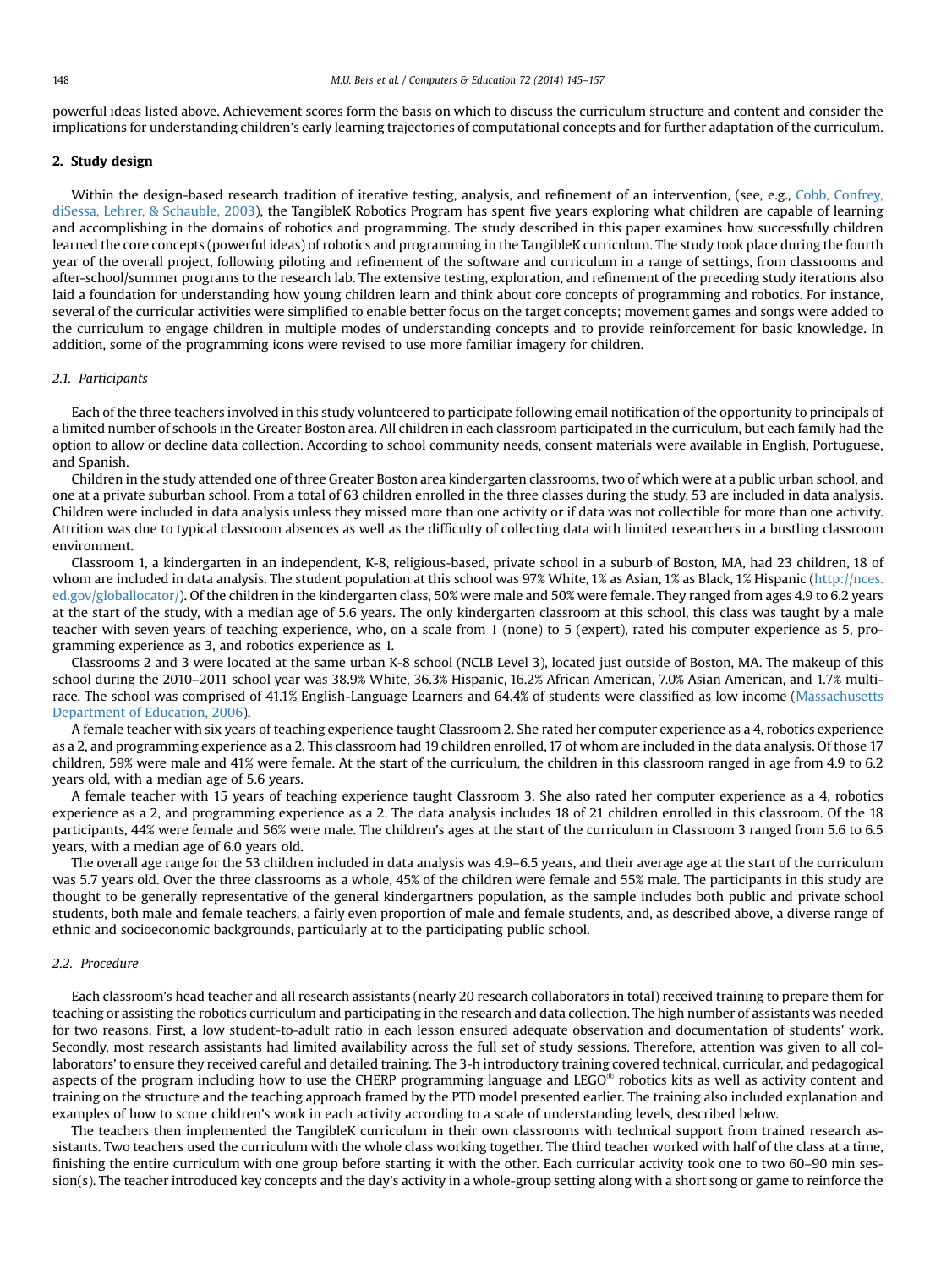<span id="page-4-0"></span>concepts. As mentioned earlier, in Lesson 3, each class sang and danced the "Hokey-Pokey" before programming their robots to do this dance. Additionally, the game "Simon Says" was often used in Lessons 3–6 to reinforce the CHERP programming instructions and their corresponding robotic actions. After the whole-group activities, children built and/or programmed their own robotic vehicles. The children worked independently on their projects but sat in groups of four and received support as needed from the research assistant or classroom teacher at their group while also interacting with their peers. With the variety of coders evaluating children's work, we systematically accounted for potential intercoder differences by varying which adult worked with which children during each lesson. Each session's work ended with a group discussion for children to share progress, questions, and successful strategies, and for the teacher to help reinforce the core robotics and programming concepts and the engineering design process.

To assess learning outcomes after each activity, research assistants evaluated the robot and/or program made by each child. They assessed the child's level of understanding of selected core concepts as seen by successful application of the concepts in the robot or program. If needed, they also talked with children to gain more information about their work and understandings. By examining, for instance, the child's program for correct selection and sequencing of action instructions or proper use of the "repeat" instruction, research assistants scored each child's achievement of the core goals of the lesson using the following 6-point Likert scale designed to document the thoroughness of the child's understanding and application of activity-specific concepts and skills as well as their use of general problemsolving skills. A score of 4 or higher was defined as the target level of achievement.

- 5 Complete achievement of the goal, task, or understanding
- 4 Mostly complete achievement of the goal, task, or understanding;
- 3 Partially complete achievement of the goal, task, or understanding;
- 2 Very incomplete achievement of the goal, task, or understanding;
- 1 Did not complete the goal, task, or understanding;
- 0 Did not attempt/Other.

In each lesson, children were scored on multiple concepts using this Likert scale. For example, in Lesson 3, children programmed their robots to dance the "Hokey-Pokey" by 1) choosing the correct instructions (a skill referred to here as correspondence) and 2) putting the instructions in the correct order (sequencing). The concepts of sequencing and correspondence are described in more detail in Sections [2.3.2](#page-5-0) [and 2.3.3.](#page-5-0) As an illustration of the general scale, children received one point on the correspondence scale for each programming instruction that correctly matched a line of the song. Below are examples of children's programs that were scored at each level of correspondence in Lesson 3:

- 5 Begin, Forward, Backward, Forward, Shake, Spin, End (all correct);
- 4 Begin, Forward, Forward, Forward, Shake, Spin, End (second Forward should be Backward);
- 3 Begin, Forward, Backward, Shake, End (missing Forward and Spin);
- 2 Begin, Shake, Spin, End (missing Forward, Backward, Forward)
- 1 Begin, Shake, End (missing Forward, Backward, Forward, and Spin).
- 0 Despite assistance and prompting, the child did not attempt Hokey-Pokey task.

These same programs also received a 0–5 score for sequencing in Lesson 3.

## 2.3. Variables examined

To examine children's growing computational thinking ability throughout implementation of the TangibleK curriculum, four key variables were observed and assessed: debugging, correspondence, sequencing, and control flow.

#### 2.3.1. Debugging

When faced with a difficult problem or task, children (and adults) are often unable to determine a suitable solution on the first attempt. In these situations, "debugging" skills can be helpful. Debugging, or trouble-shooting, is a form of problem-solving used in the fields of engineering and computer science. It encompasses four steps: 1) To debug a problem, the child must first recognize that something is not working or not meeting the stated goal. For example, a child programming her robot to dance the Hokey-Pokey in Lesson 3 watches her program running and realizes that the robot does not "shake it all about". 2) In step 2 of the debugging process, children either decide to keep their original goal or switch to an appropriate alternative. This child might continue to pursue the original plan of making the robot dance all the parts of the Hokey-Pokey, or, as is common at this age, she might come up with an alternative, such as having their robot do a different dance. 3) The third stage of debugging is generating a hypothesis as to the cause of the problem. The child in our example may hypothesize that the program is missing an instruction that would make their robot shake. 4) Finally, the last aspect of debugging is attempting to solve the problem. The child might put a "Shake" block in different positions in the program until the program fully matches the song. Debugging skills are not limited to the arena of engineering and computer science. Previous research has found that children can acquire and transfer debugging skills to activities outside of the programming context with appropriate support, including explicit instruction ([Klahr & Carver, 1988; Salomon & Perkins, 1987](#page-12-0)).

The steps of the debugging process are a critical component of the Engineering Design Process, which refers to the cyclical or iterative process engineers use to design an artifact in order to meet a need ([Massachusetts Department of Education, 2006](#page-12-0)). As defined by the MA curriculum frameworks, its steps include: identifying a problem, looking for ideas for solutions and choosing one, developing a prototype, testing, improving, and sharing solutions with others (see [Fig. 4](#page-10-0)). The steps of testing and improving, which require debugging, are particularly important in establishing a learning environment where failure – rather than immediate success – is expected and seen as necessary for learning. With the Engineering Design Process, children are not expected to "get it right" the first time.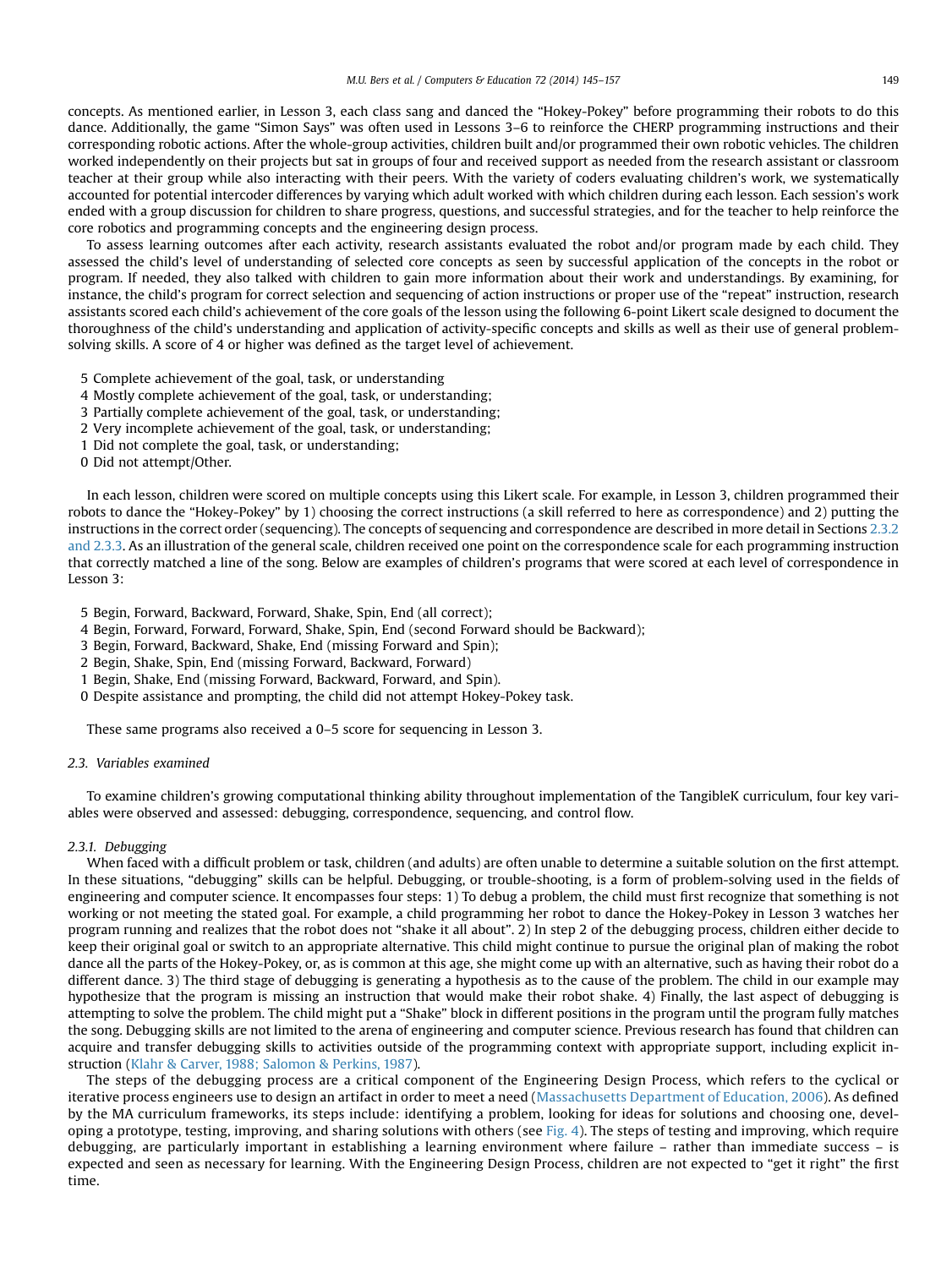<span id="page-5-0"></span>In the TangibleK curriculum, debugging and the Engineering Design process were first introduced in Lesson 1, and the concepts and skills were applied throughout the rest of the curriculum. Children were assessed on their ability to apply the four core aspects of debugging (described above) in each lesson and final project.

## 2.3.2. Correspondences between actions and instructions

A program is a sequence of instructions that a computer (in this case, a robot) acts out in an order specified by the programmer ([Stair &](#page-12-0) [Reynolds, 2003](#page-12-0)). Each instruction has a specific meaning, and the order of the instructions leads to the robot's overall actions. Making correspondences between actions and instructions encompasses the understanding that each programming instruction represents a specific action carried out by the robot.

Another way to understand the process of correspondence is to frame it with the notion of symbols, a core concept that children are learning in kindergarten in both math and literacy. Each programming instruction is a symbol for the action the robot will carry out. In order to program a robot's behavior, children must understand in general that people use symbolic language to communicate with computers, and they must select specific instructions to accurately represent their intended outcome for the robot's behavior.

Correspondence was first introduced in Lesson 3 of the curriculum, when students choose and sequence programming instructions to make a robot dance the Hokey-Pokey. Accomplishing this task requires children to identify the corresponding programming instruction for each line of the "Robot Hokey-Pokey" verse/dance. For example, a child who understands the correspondence between actions and instructions would find the programming instruction block with the "shake" symbol to recreate the line in which the robot "shakes it all about". To measure correspondence, children were assessed on how many of the correct instructions they chose.

#### 2.3.3. Sequencing instructions

Sequencing is a component of planning, and involves putting objects or actions in the correct order [\(Zelazo, Carter, Reznick, & Frye, 1997\)](#page-12-0). To create a successful program, children must use procedural thinking and plan their programs in terms of a sequence of what happens next, before, or until another action [\(Pea & Kurland, 1984\)](#page-12-0). In both literacy and mathematics, sequencing is essential: for putting phonemes, letters, words, or elements of a formula in the appropriate order [\(Neuman & Dickinson, 2002\)](#page-12-0). Prior research with the TangibleK project showed that children who participated in the program earned significantly higher scores on a test of story sequencing than children who did not ([Kazakoff & Bers, 2012;](#page-12-0) [Kazakoff, Sullivan, & Bers, 2012](#page-12-0)).

In this curriculum, children were first introduced to the idea of sequencing instructions in Lesson 3's "Hokey-Pokey" challenge (described above). Sequencing was also a core component of Lessons 4–6, in which children had to properly arrange action instructions and increasingly complex control flow instructions in the correct order to achieve particular outcomes in the robot's behavior.

## 2.3.4. Use of control flow instructions

"Control flow" refers to the concept that programmers can control the order in which a robot follows the instructions in its program through various programmatic methods. This curriculum introduced children to control flow instructions and parameters. Control flow instructions allow the robot to carry out instructions non-sequentially, e.g., in a loop, or only under certain conditions. For example, a CHERP program can include a "Repeat" control flow instruction in the following way: "Begin, Forward, Repeat 3 Shake, End-Repeat, Sing, End", to make the robot shake three times and then sing once. With the attachment of a light or touch sensor to the robot, sensor parameters can also be used to qualify the control flow instructions based on environmental stimuli. For instance, a child can program a robot to carry out an action or set of actions only "If (the environment is) Dark" or "If Light", and another set of actions "If Not (Light/Dark)". While there are currently no curriculum frameworks explicitly addressing control flow, these activities connect to mathematics, by reinforcing number sense and estimation, or to natural science, by comparing human and animal sensory functions with robot sensors. Children are also able to compare and contrast repeating or looping programs to patterns, cyclical events in the natural world, and calendar time. Children were assessed on their correct use of control flow structures in Lessons 4–6 and the final project.

## 3. Results

This section presents and compares children's achievement on programming and debugging concepts and other skills taught using the TangibleK robotics curriculum. Since the focus of this work is on computational thinking in a robotic context, the assessments presented here evaluate programming concepts instead of robotics knowledge. Children's work in each introductory lesson was assessed for two relevant programming concepts. These concepts, seven in total, were reassessed in the final project. Additionally, four debugging skills were assessed in all lessons and the final project. Each measure uses the Likert scale shown above, which ranges from 0 (did not attempt the task) or 1 (did not complete the goal, task, or understanding) to 5 (completely achieved the goal, task, or understanding). Analysis was conducted by aggregating scores from all classrooms and using paired-sample t-tests to compare scores on each concept from one lesson to the next. Findings are grouped by the powerful idea to which they relate. Note that the teacher in Classroom 1 chose not to formally teach Activity 6, so data for that Activity's items come only from two classrooms. A discussion about this choice is provided later in the paper.

#### 3.1. Debugging

Average scores on the various debugging measures fell in the range of partial to mostly complete understanding and application of the skill (see [Table 1\)](#page-6-0). There was little variation in debugging scores between consecutive activities (see [Fig. 1\)](#page-6-0), with the exception that the average score on keeping the original goal was higher in Activity 4 than in Activity 5 (marked in [Table 1\)](#page-6-0). In other words, children's ability to keep working on the original goal (or choose an acceptable alternative) was higher in activities that did not require the use of sensors and sensor parameters. Scores on the other three components of debugging remained steady in the mid-to-upper range of the achievement scale across lessons.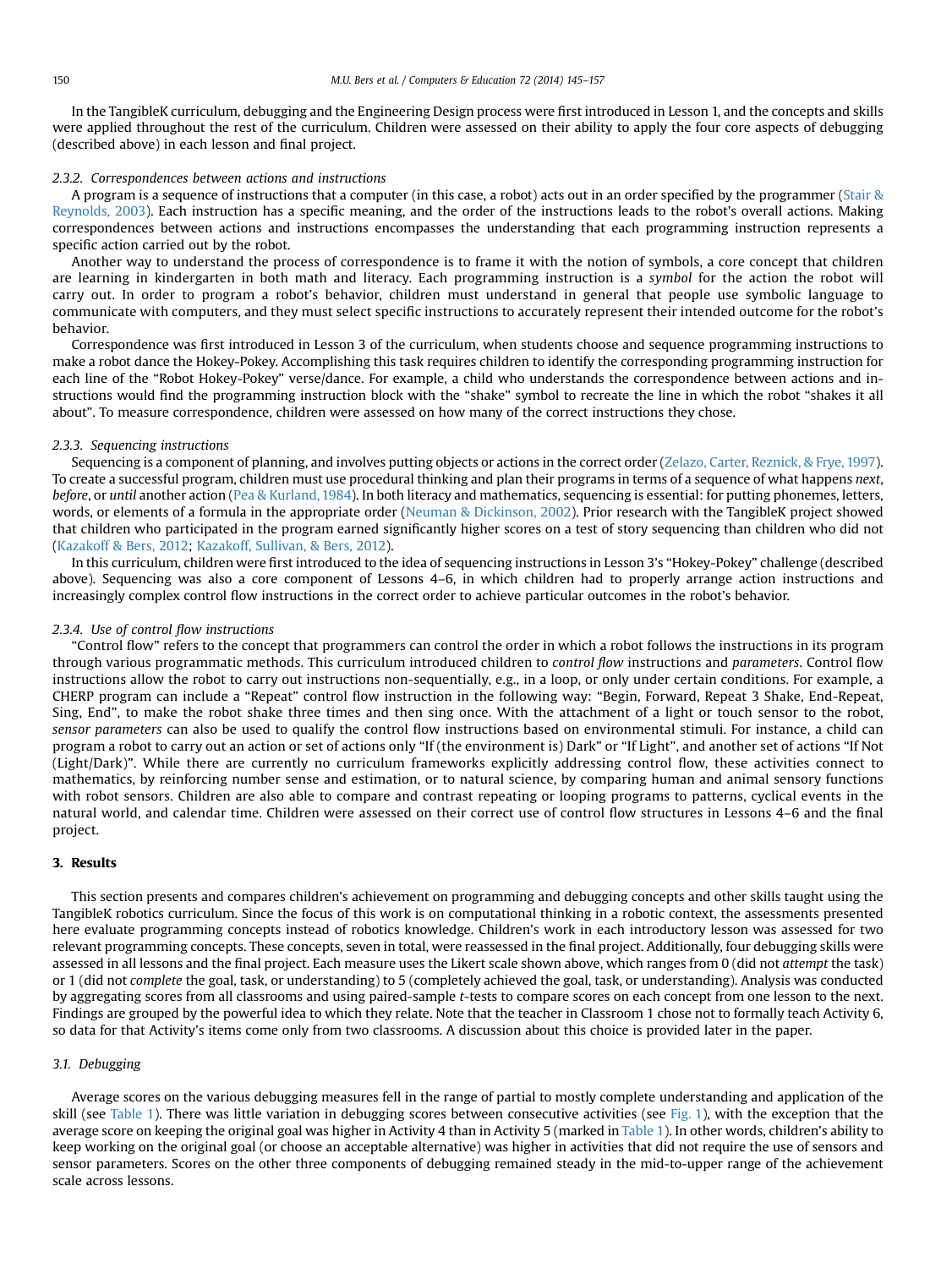<span id="page-6-0"></span>

| Table 1                      |  |
|------------------------------|--|
| Student scores on debugging. |  |

|                   |    | Debugging step 1 |      | Debugging step 2 |         |      | Debugging step 3 |      |           | Debugging step 4 |         |      |
|-------------------|----|------------------|------|------------------|---------|------|------------------|------|-----------|------------------|---------|------|
|                   | N  | Mean             | SD   |                  | Mean    | SD   |                  | Mean | <b>SD</b> | Ν                | Mean    | SD   |
| Activity 1        | 43 | 4.19             | 0.98 | 45               | 4.22    | 0.80 | 42               | 4.00 | 1.08      | 43               | 4.16    | 1.05 |
| Activity 2        | 48 | 4.35             | 0.76 | 49               | 4.16    | 0.87 | 46               | 3.76 | 0.97      | 46               | 3.91    | 1.00 |
| Activity 3        | 31 | 3.97             | 1.11 | 39               | 4.21    | 0.95 | 33               | 3.67 | 1.27      | 34               | 3.77    | 1.28 |
| Activity 4        | 43 | 3.93             | 1.26 | 44               | $3.87*$ | 1.23 | 43               | 3.46 | 1.32      | 43               | 3.72    | 1.30 |
| <b>Activity 5</b> | 30 | 3.53             | 1.17 | 36               | $3.50*$ | 1.23 | 27               | 3.22 | 1.19      | 30               | $3.50*$ | 1.23 |
| Activity 6        | 27 | 3.44             | 1.25 | 28               | 3.89    | 1.23 | 26               | 2.96 | 1.28      | 27               | 3.41    | 1.42 |
| Project           | 28 | 3.97             | 0.92 | 29               | $4.42*$ | 0.64 | 27               | 3.93 | 0.92      | 26               | $4.08*$ | 0.69 |

Note. Classroom 1 did not do Activity 6.

\*Denotes significant differences in the mean scores of the paired items at the  $p < 0.05$  level. For Debugging Step 2 between Activities 4 and 5, t(28) = 2.04 and  $p = 0.05$ . For Debugging Step 2 between Activity 5 (the last activity completed by all classes) and the project,  $t(19) = 3.12$  and  $p = 0.01$ . For Debugging Step 4 from Activity 5 to the project,  $t(15) = 2.55$  and  $p = 0.02$ .

Repeated measures ANOVA analyses (see [Table 2](#page-7-0)) were run for the four debugging skill variables across activities. The analyses were run across all seven activities (or in the case of Debugging Skill 1, across the four activities where this skill was assessed). In addition, a separate repeated measures ANOVA was run for each debugging skill variable for just Activities 1–5 since once classroom did not participate in Lesson 6 and the project lesson was unstructured.

Average debugging score did not vary significantly across activities when all lessons were considered. However, when removing the challenge activity and Lesson 6 where one class did not participate, a repeated measures ANOVA for each debugging variable did show a change across time, meaning there was, perhaps variation in debugging score across the more structure lessons, but, this variation averaged out when children worked on their own projects.

### 3.2. Powerful ideas of programming

In Activities 3 through 6 and in the culminating project, students completed specific programming challenges and were assessed on their ability to select instructions and put them in the order that would result in the goal behavior for the robot. Activities 4–6 also used special "control flow" instructions, which can tell the robot to loop through a set of actions repeatedly or to follow one "branch" of instructions or another based on sensor data.

#### 3.2.1. Choosing the correct programming instructions

The overall mean score on students' abilities to choose the correct instructions started off high in Activity 3. Scores then dropped, on average, over Activities 4 through 6, and returned to starting levels in the project (see [Table 3](#page-7-0) for detailed means). As mean scores fell to statistically significantly lower levels in Activity 4 and again in Activity 5, the percent of students reaching the target level of achievement also dropped. Seventy-six percent of students achieved in the target range on choosing programming instructions in Activity 3, which used only action instructions. In Activity 4, which introduced the first of the control flow instructions, 70% of children achieved the target level, as did only 46% in Activity 5, which added the use of sensors and sensor parameters, and 62% in Activity 6, which used a second, more challenging type of control flow instruction. However, 77% of children reached the target level of achievement on their projects – a similar rate to that in Lesson 3, the first activity to require choosing programming instructions (see [Fig. 2\)](#page-8-0).

#### 3.2.2. Control flow by sequencing

Sequencing ability was also introduced in Activity 3, along with making correspondences between intended robotic actions and programming instructions, when children made their robots dance the "Hokey-Pokey". Three-quarters of all students achieved in the target range in this first programming activity. Sequencing was also a core component of Activities 4–6, in which children had to properly arrange



Fig. 1. Mean achievement on debugging across Activities. Average debugging scores for each activity and project. All four debugging components appear to follow a similar trend, but only the scores for keeping the original goal and attempting to solve the problem had statistically significant changes.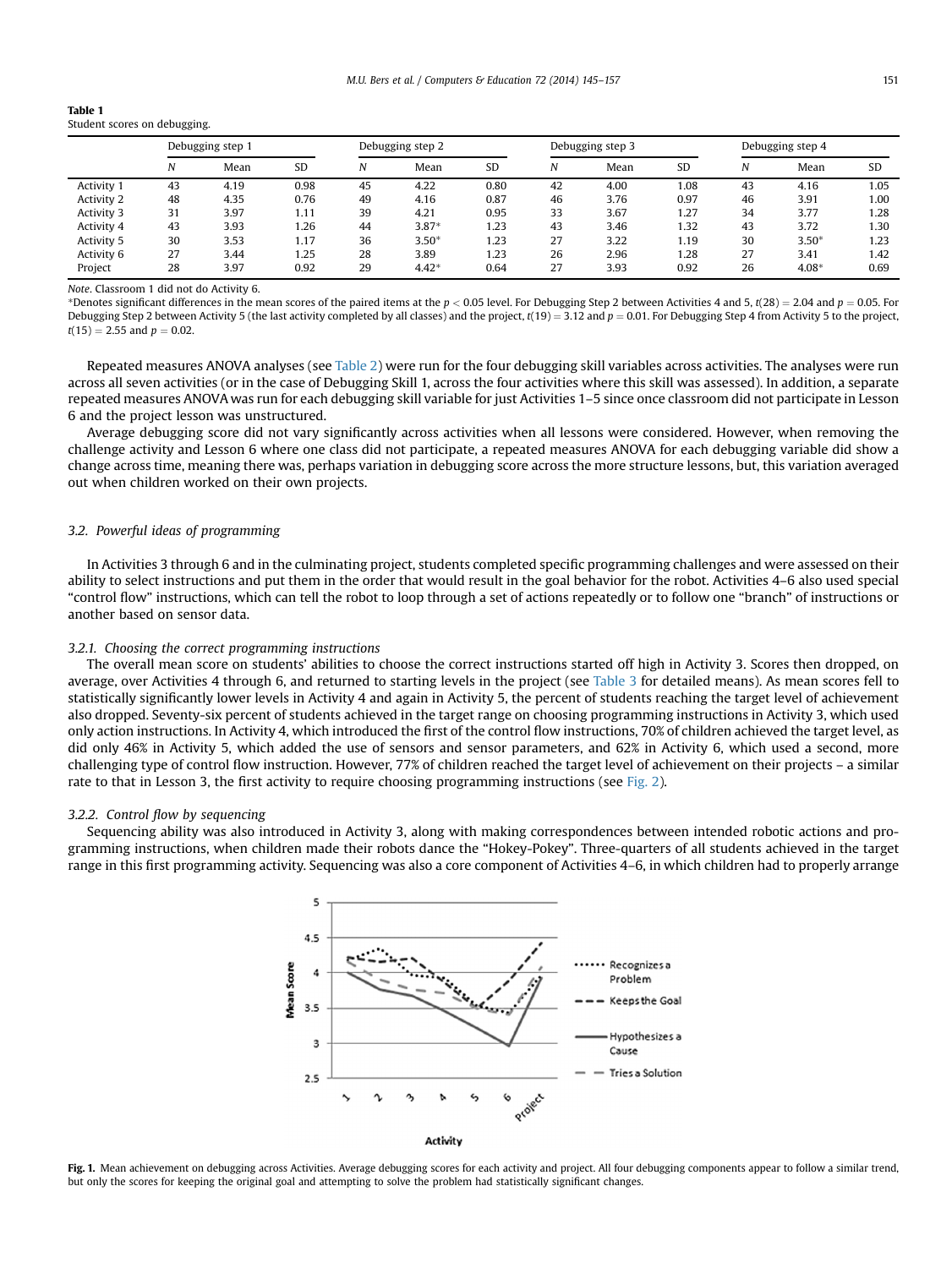#### <span id="page-7-0"></span>Table 2 Repeated measures ANOVAs by debugging steps.

|  | A repeated measures ANOVA was conducted to see if there was a significant difference in means of debugging level over time. |
|--|-----------------------------------------------------------------------------------------------------------------------------|
|  |                                                                                                                             |

|                               | All possible activities |       |      | Without Lesson 6 or project |       |          |  |
|-------------------------------|-------------------------|-------|------|-----------------------------|-------|----------|--|
|                               | df                      |       | р    | df                          |       |          |  |
| Debugging Step 1              |                         |       |      |                             |       |          |  |
| Sphericity Assumed            | (4, 16)                 | 1.559 | 0.23 | (2, 50)                     | 5.122 | $0.01**$ |  |
| Debugging Step 2              |                         |       |      |                             |       |          |  |
| Greenhouse-Geisser Correction | (2, 4)                  | 5.740 | 0.07 | (3, 68)                     | 5.157 | $0.00**$ |  |
| Debugging Step 3              |                         |       |      |                             |       |          |  |
| Greenhouse-Geisser Correction | (2, 4)                  | 4.586 | 0.10 |                             |       |          |  |
| Sphericity Assumed            |                         |       |      | (4, 84)                     | 9.192 | $0.00**$ |  |
| Debugging Step 4              |                         |       |      |                             |       |          |  |
| Greenhouse-Geisser Correction | (1, 3)                  | 2.682 | 0.23 |                             |       |          |  |
| Sphericity Assumed            |                         |       |      | (4, 88)                     | 6.404 | $0.00**$ |  |

Notes. Classroom 1 did not do Activity 6. The Project was open-ended (children could choose to use less difficult blocks).

\*\*Denotes significance at the  $p < 0.01$  level.

both actions and increasingly complex control flow instructions in the correct order. In these activities, 59%, 53%, and 68% of children, respectively, achieved at the target level. Fewer children were able to reach the target level of achievement for sequencing in these activities than in Activity 3. A comparison of mean scores on sequencing from one activity to the next revealed a statistically significant drop between Activities 3 and 4, differentiating programs with actions only from those requiring two-part control instructions as well (see [Table 4\)](#page-8-0). As was seen with correspondence scores, the average sequencing score on children's projects was statistically significantly higher than the average score in Activity 5 (see [Fig. 2\)](#page-8-0).

## 3.2.3. Control flow by special instructions

Activities 4–6 each introduced a new control flow instruction for creating looping or branching programs. Students, on average, achieved a "partially" complete understanding of the concepts (see [Table 5](#page-9-0) for detailed means). Less than 60% of students reached the target ("mostly" complete) level of understanding on all but one of these measures. (This degree of understanding was reached by 53% for looping, 60% for numeric parameters, 54% for sensor parameters, 68% for the first half of the conditional statement, and 41% for the second half of the conditional statement.)

There were no differences in average scores found between looping and conditional instructions or comparing the different types of parameters (see [Fig. 3\)](#page-9-0). The only statistically significant difference in scores was between the two parts of the conditional statement ("If" versus "If Not"). That is, children were, on average, more comfortable making the programming equivalent of the statement "If it's dark out, turn the light on" and less comfortable appending "If not, turn the light off" to that first statement.

#### 3.3. Comparison of concepts between activities and projects

Differences in children's achievement on each of the above concepts from the introductory activities to the culminating projects were examined in two ways. First, children's scores from Activity 5 (the last activity completed by all classes) were compared to children's scores on the final project. This continued the comparison of scores on consecutive activities. Secondly, scores from the first activity that introduced a particular concept were compared to corresponding scores from the final project. For example, sequencing scores from Activity 3 (the first activity using that concept) were compared to sequencing scores on the final project. This comparison was done to address how children's scores on the same concepts might change with time and exposure. We should note that due to the self-selected nature of the final projects, not all children employed every concept to complete them, so *n* is relatively lower on these comparisons.

There were some statistically significant increases in scores from the final introductory activity completed by all classrooms to the culminating projects were seen on two overarching programming concepts: choosing the correct instructions (see Table 3) and sequencing the instructions to accomplish the goal (see [Table 4](#page-8-0)), as well as on two elements of debugging (see [Table 1](#page-6-0)): sticking with the original goal or choosing an acceptable alternative and taking steps to attempt to solve the problem. In fact, after these scores had dropped over the course of the activities, they returned to starting levels in the final projects (as described in the relevant sections above).

|            | Selecting instructions |      |      | Comparison to subsequent activity |          |                    |                 |  |
|------------|------------------------|------|------|-----------------------------------|----------|--------------------|-----------------|--|
|            |                        | Mean | SD   | Activity                          | df       |                    |                 |  |
| Activity 3 | 45                     | 4.24 | 1.07 | $\overline{\phantom{0}}$          | -        | -                  |                 |  |
| Activity 4 | 50                     | 3.88 | 1.04 |                                   | 42       | 2.47               | $.02*$          |  |
| Activity 5 | 41                     | 3.34 | 1.20 |                                   | 38       | 2.77               | $.01**$         |  |
| Activity 6 | 34                     | 3.65 | 1.30 |                                   | 25       | $-0.73$            | 0.47            |  |
| Project    | 48                     | 4.15 | 0.92 |                                   | 29<br>35 | $-1.19$<br>$-3.12$ | 0.25<br>$.00**$ |  |

Table 3

Student scores on selecting programming instructions.

Note. Classroom 1 did not do Activity 6.

\*\*Denotes significance at the  $p < 0.01$  level; \*Denotes significance at the  $p < 0.05$  level.

<sup>a</sup> This comparison was made as an alternative to the Activity 6-to-Project comparison as it was the last activity completed by all three classrooms prior to the project.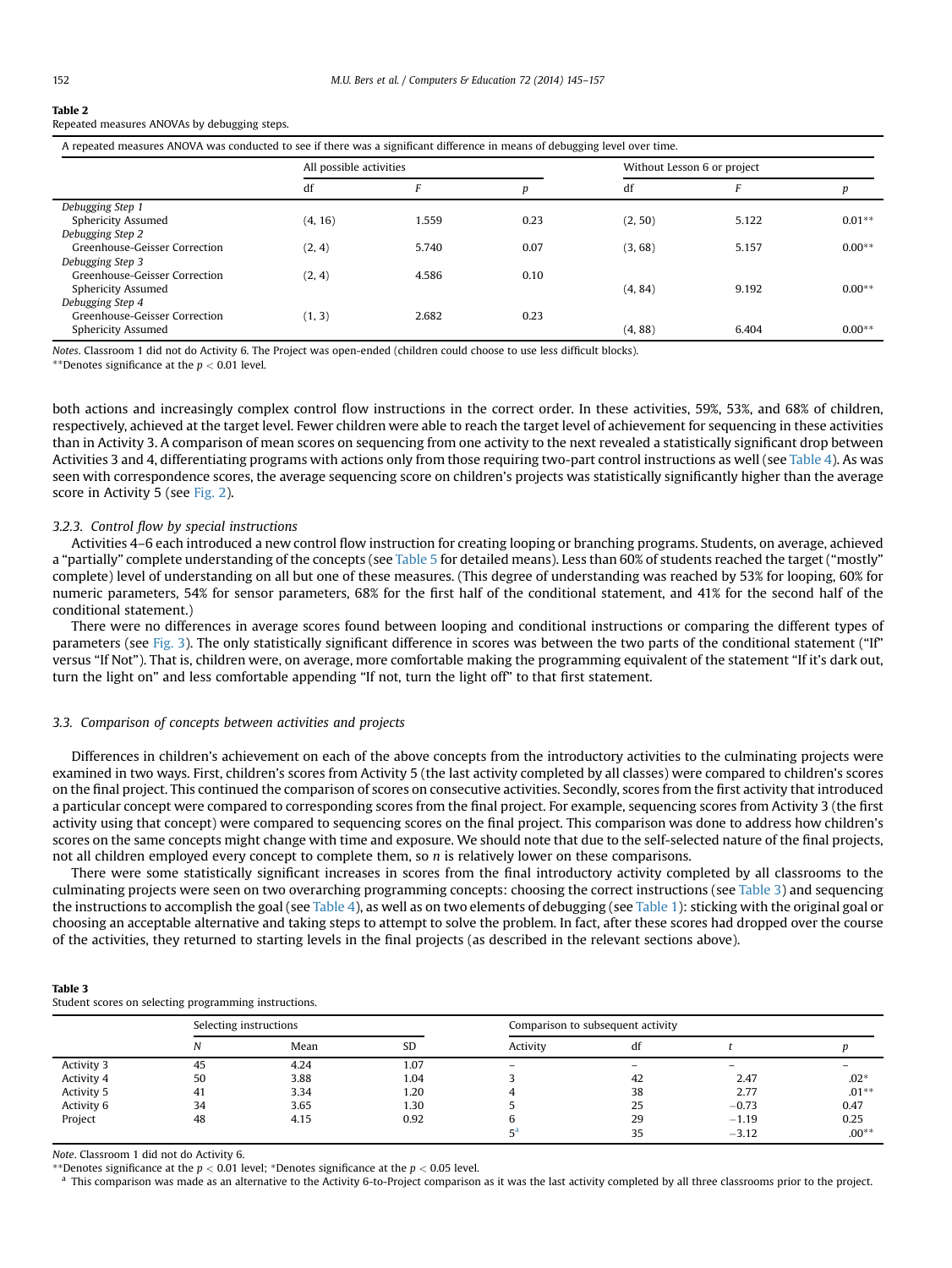Mean Achievement on Choosing and Sequencing **Instructions across Activities** 

<span id="page-8-0"></span>

Fig. 2. Mean achievement on choosing and sequencing instructions average scores for choosing and sequencing programming instructions according to the goal. The dip on both choosing instructions (marked with \*) and sequencing them (marked with +) at Activity 5 represents significantly lower scores as compared to Activity 4 and the Project. The drop in score for choosing instructions at Activity 4 is also statistically significant.

It was anticipated that the children's scores on the same concepts might increase with exposure, so comparisons were made between children's score on a concept in the activity that introduced it and the score on that same concept in the final project. However, there were no statistically significant differences seen in any such comparisons (see [Table 6\)](#page-10-0).

In summary, many children in each class reached the target level of achievement on the programming tasks over the course of the curriculum's six activities and culminating project. In the first three activities, which introduced the engineering design process, robotics, and programming, children's levels of achievement were particularly high (75%, on average, reaching target level of achievement). In Activities 4–6, which introduced more sophisticated concepts and programming instructions, fewer children (56%, on average) attained the same level of understanding.

Many children achieved high scores on properly selecting and sequencing instructions when the programming activities involved only action instructions ( $\sim$ 75% for both skills) and in the final projects. Achievement was comparatively lower in activities which involved the conceptually and functionally more complicated control flow instructions and/or sensors (59% for both skills). Programs that use special control flow instructions visually appear linear, but the robot does not carry out one action per programming block, as it does with a program containing only actions instructions; the logical flow of the program may be a loop or forked path rather than a line. This introduces a conceptual complexity to programming with control flow instructions that does not exist with action instructions alone. Similarly, it appears based on relative scores that using the "If" instruction was simpler than using the "If Not" instruction (68% versus 41% target achievement). The complexity of each programming concept appears to be reflected in the portion of students who reached target levels of understanding.

## 4. Discussion

The results provide critical information on the accessibility of selected concepts from the fields of robotics and computer science for kindergarten children, adding clarity to developmentally appropriate learning expectations in order to revise and improve both the curricular activities and design features for early childhood robotics and programming technologies. The results also shed light on some of the challenges of conducting design-based research in a classroom setting.

One interesting feature of the results is the trend of decreasing achievement scores across Lessons 3–6. This is possibly related to the amount of time spent on each topic. Each activity in the curriculum introduced a progressively more challenging concept than the activity before it. In the later lessons, children were asked to build on concepts they had only recently learned. While each lesson was carefully designed to teach a particular topic and provide a space for exploration of it, these concepts may not have been fully ingrained or mastered yet while new material was introduced. This could also help explain lower scores in the later lessons.

Another interesting result relates to the several concepts for which children's average achievement scores increased from the final introductory lesson to the culminating project. With statistical significance, children averaged higher scores on choosing and sequencing

| student scores on using sequencing for control now. |                         |      |      |                                   |    |      |         |  |
|-----------------------------------------------------|-------------------------|------|------|-----------------------------------|----|------|---------|--|
|                                                     | Sequencing instructions |      |      | Comparison to subsequent activity |    |      |         |  |
|                                                     |                         | Mean | SD   | Activity                          | df |      |         |  |
| Activity 3                                          | 49                      | 4.23 | 1.16 |                                   |    |      |         |  |
| Activity 4                                          | 40                      | 3.69 | 1.14 |                                   | 41 | 2.79 | $.01**$ |  |
| Activity 5                                          | 40                      | 3.50 | 1.20 |                                   | 38 | 1.07 | 0.30    |  |
| Activity 6                                          | 34                      | 3.74 | 1.19 |                                   | 25 | 0.53 | 0.60    |  |
| Project                                             | 49                      | 4.08 | 1.04 |                                   | 30 | 0.25 | 0.80    |  |
|                                                     |                         |      |      |                                   | 35 | 2.14 | $.04*$  |  |

Table 4

Note. Classroom 1 did not do Activity 6. \*\*Denotes significance at the  $p < 0.01$  level; \*Denotes significance at the  $p < 0.05$  level.

Student scores on using sequencing for control flow.

This comparison was made as an alternative to the Activity 6-to-Project comparison as it was the last activity completed by all three classrooms prior to the project.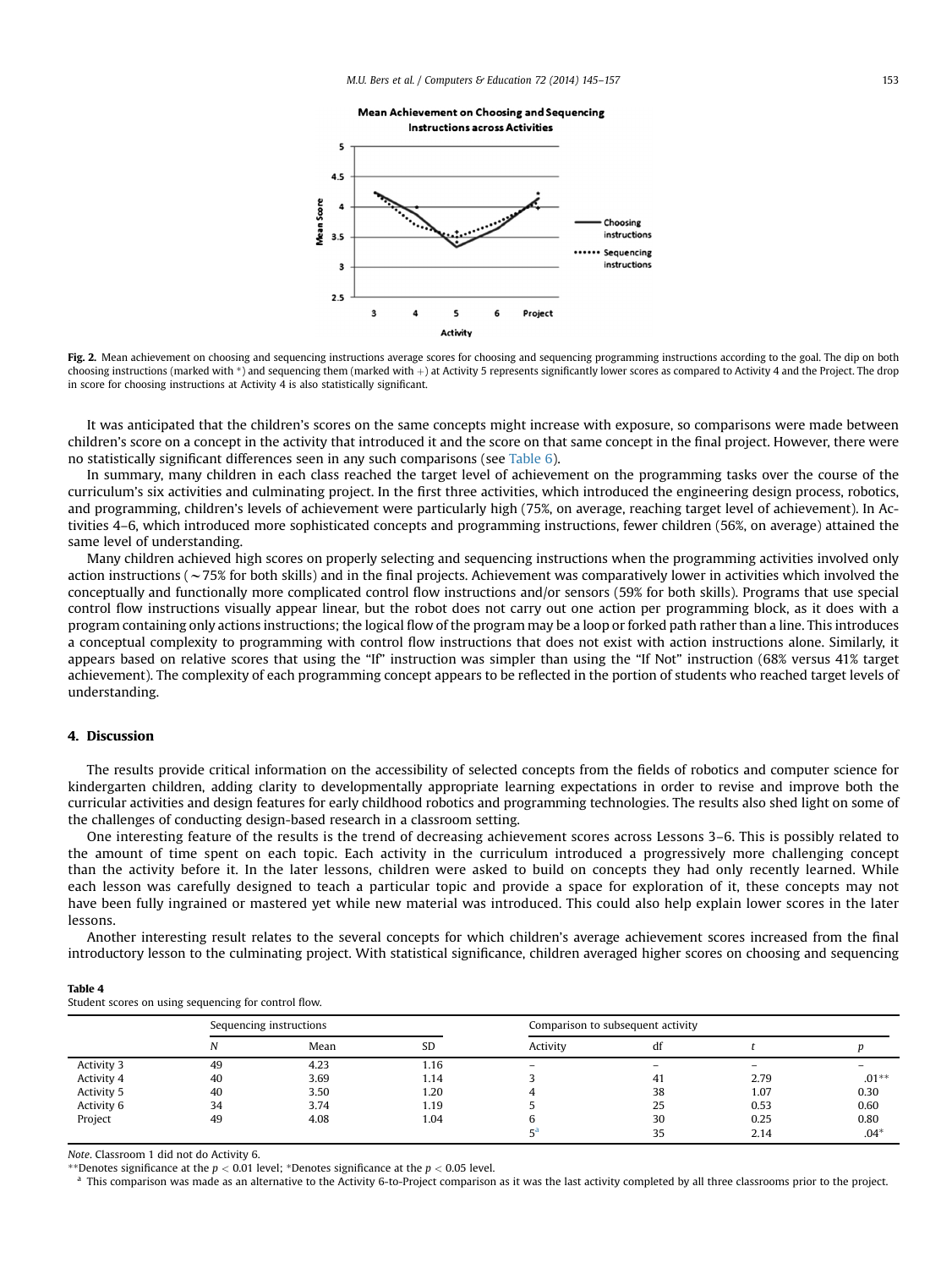## <span id="page-9-0"></span>Table 5

|                      | Control flow instructions |      |      | Comparison to analogous concept |    |      |        |
|----------------------|---------------------------|------|------|---------------------------------|----|------|--------|
|                      | Ν                         | Mean | SD   | Concept                         | df |      |        |
| Looping instruction  | 49                        | 3.61 | 1.17 |                                 |    |      |        |
| Numeric parameters   | 50                        | 3.76 | 1.17 |                                 |    |      |        |
| Sensor parameters    | 41                        | 3.59 | 1.12 | Numeric parameters              | 38 | 0.87 | 0.42   |
| Conditional (If)     | 34                        | 3.74 | 1.24 | Looping instruction             | 31 | 0.00 | 1.00   |
| Conditional (If Not) | 22                        | 3.32 | 1.21 | Conditional (If)                | 20 | 2.17 | $.04*$ |
|                      |                           |      |      | Looping instruction             | 19 | 0.65 | 0.53   |

Note. Classroom 1 did not use conditional statements.

\*Denotes a statistically significant difference at the  $p < 0.05$  level.

instructions during the final project than in any introductory activity except the first (and simplest) programming activity. While assistant from adults remained stable throughout all aspects of the curriculum and final projects, some other circumstances were different in the project compared to the lessons. The improved scores might be attributed to the fact that children had more enthusiasm for these personally-selected projects that would soon be part of a show-and-tell celebration as well as more time to experiment at their own pace than in the lessons. Alternatively, assuming children chose projects well-matched to their level of expertise, it would be reasonable to expect higher demonstrated levels of achievement as their projects likely focused on concepts children already felt more comfortable using. However, there were no statistically significant differences seen in comparisons of control flow instruction and sensor-related measures between the activity that introduced each concept and the culminating project. It is possible that even more time exploring these concepts was needed for significant learning gains to occur.

Surprisingly, children did not always perform better on simpler concepts than on more complex ones. For example, the lack of statistically significant differences between children's understanding of looping versus conditional programs and between numeric versus sensor parameters is unexpected both theoretically and based on anecdotal observations of these activities by researchers present during the activities. The concepts associated with looping and numeric parameters should, in principle, be more straightforward than those involved in programming with conditional statements and sensor parameters. Thus, at least somewhat higher levels of achievement on looping and numeric parameters had been expected compared to conditional statements and sensor parameters.

In some of the comparisons described above, the low  $n$  (less than half the overall study sample size) may have impacted the results. The statistically significant findings may have varied if, for instance, the students for whom researchers could not collect data tended to have above- or below-average achievement levels. As the activities in the curriculum increased in difficulty, the research assistants tended to provide increased support for children with questions, leaving less time to equally observe and assess all children. In fact, it was also observed that some children who perceived an activity to be difficult refrained from attempting it, resulting in no achievement scores for that activity and a lower  $n$  on those measures.

#### 4.1. Curriculum discussion

While it is beyond the scope of this paper to fully evaluate the TangibleK robotics curriculum, results indicate that the curriculum was generally engaging and developmentally appropriate for kindergarten students. Results point to kindergarten teachers being able to effectively implement the curriculum and to kindergartners being both interested in and able to learn and apply many aspects of robotics, programming, and computational thinking. However, the fact that fewer children achieved the target level of understanding on more complex topics than on the introductory concepts might indicate that the curriculum should devote more time for children to build up to and fully explore the complex material in order to fully understand it. In order to test this, a new iteration of the curriculum is currently



Fig. 3. Mean achievement on control flow concepts. A comparison of average scores for the different types of control flow instructions and parameters. The only significant difference in scores was between the two conditional instructions (marked with \*).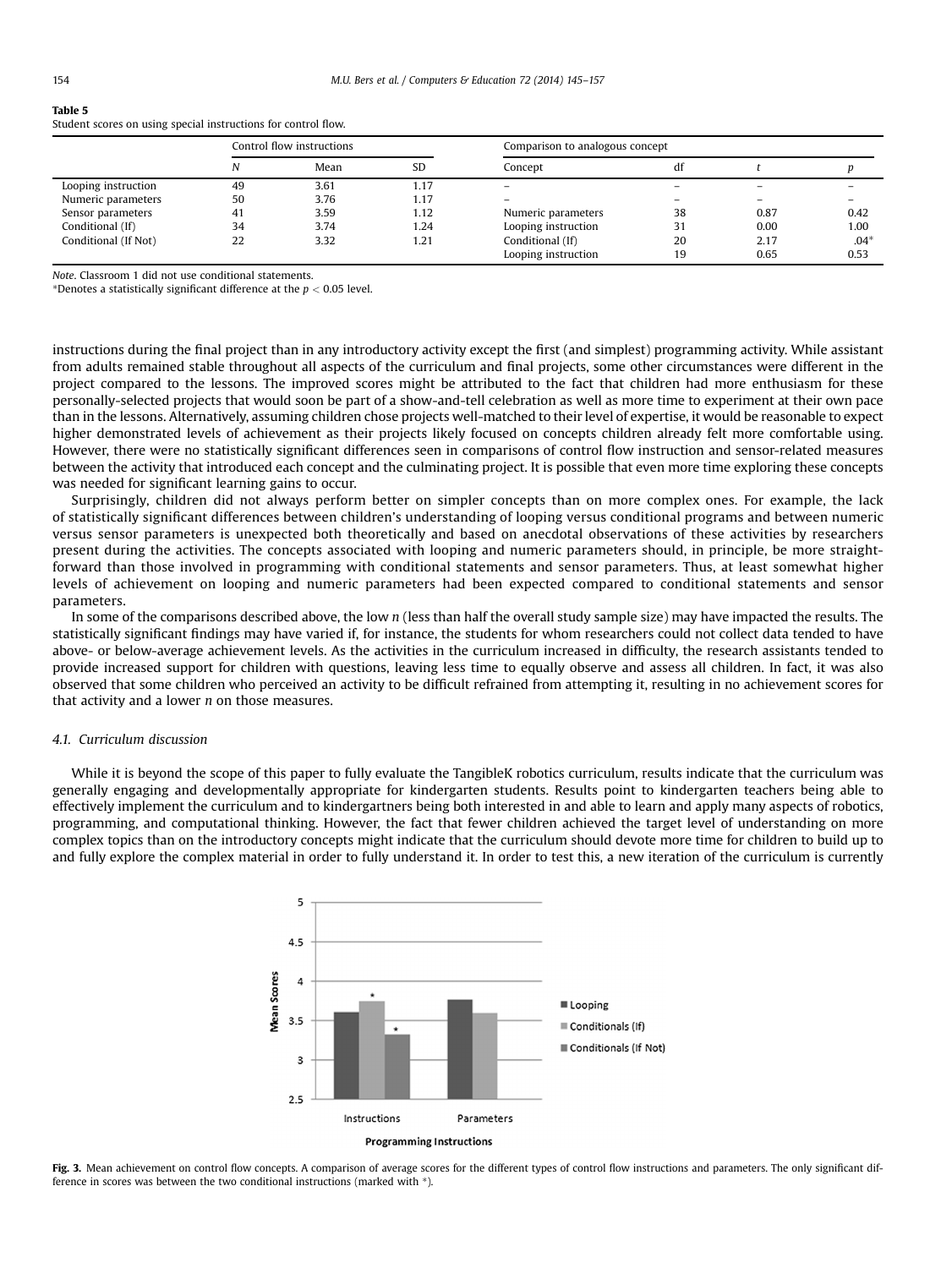<span id="page-10-0"></span>

Fig. 4. An illustration of the engineering design process.

being developed that will divide the prior curriculum based on action and sensing, and expand the number of lessons and amount of time spent exploring each topic (particularly the more complex ones) in both structured and free-play-based formats to provide further opportunities for students' investigation of concepts and to reinforce their learning. Additional supporting activities will also be added. Kindergarteners vary widely in their levels of cognitive development and learning abilities, and such adaptations to the TangibleK curriculum may address this range even more than the current format already does.

The results also demonstrate the complexity of assessing sophisticated learning processes in a classroom setting. There was a necessary trade-off built into the study design: gathering an adequately detailed picture of children's learning had to be balanced with keeping data collection feasible given that each adult was working with several children in the context of a full classroom. In some cases (particularly the later activities), a different setting, such as individual-child sessions, may have provided a better context for some students to demonstrate their abilities. However, the goal of the study was to examine the TangibleK program in a typical kindergarten classroom, and this endeavor was successful. Although ultimately some data could not be collected from every student on every measure, information was gathered about the reality of implementing the curriculum in classroom settings and the supports necessary to meet the needs of all students.

#### 4.2. Limitations of the study and future directions

The TangibleK curriculum was taught during regular school hours in three schools in the Greater Boston area. There were both benefits and drawbacks to conducting research in a school setting rather than an experimental setting. By testing the curriculum as taught by kindergarten teachers, in both public and private schools, we have demonstrated that, given professional development in robotics education, a dedicated teacher can successfully teach this content in her or his own classroom. However, as with any study that takes place in a school setting, the present study faced several environmental limitations. While each of the participating teachers taught the same curriculum, it is impossible to control for all teacher, classroom, and school variations that may have influenced results. For example, the three teachers in this study were very different from one another. While some teachers allowed their class to work through difficult concepts on their own, others gave more step-by-step instructions. Teachers were given leeway to teach the curriculum in whatever way they believed best suited the needs of their classrooms, however, this causes methodological issues for data analysis. Further research should be conducted with a focus on how teaching styles and classroom culture serve to enhance or hinder a robotics curriculum.

## Table 6

Students scores on concepts in culmination project.

|                       | Project scores |      |           |                | Comparison to introductory activity |    |      |      |
|-----------------------|----------------|------|-----------|----------------|-------------------------------------|----|------|------|
|                       | N              | Mean | <b>SD</b> | $%$ Scoring 4+ | Activity                            | df |      |      |
| Choosing instructions | 48             | 4.15 | 0.92      | 77.0           |                                     | 40 | 0.70 | 0.49 |
| Sequencing            | 49             | 4.08 | 1.04      | 73.5           |                                     | 40 | 0.78 | 0.44 |
| Repeats               | 40             | 3.75 | 1.26      | 62.5           |                                     | 36 | 0.77 | 0.45 |
| Numeric parameters    | 32             | 3.94 | 1.22      | 65.6           |                                     | 30 | 0.77 | 0.45 |
| Sensors               | 18             | 4.05 | 0.73      | 83.4           |                                     | 15 | 0.94 | 0.36 |
| Sensor parameters     | 20             | 3.90 | 0.85      | 70.0           |                                     |    | 0.36 | 0.73 |
| If s <sup>a</sup>     | 14             | 3.57 | 0.80      | 78.6           | $6($ If)                            | 13 | 0.27 | 0.79 |

Note. Classroom 1 did not do Activity 6.

There was no separate measure for using "If Not" instructions in the projects.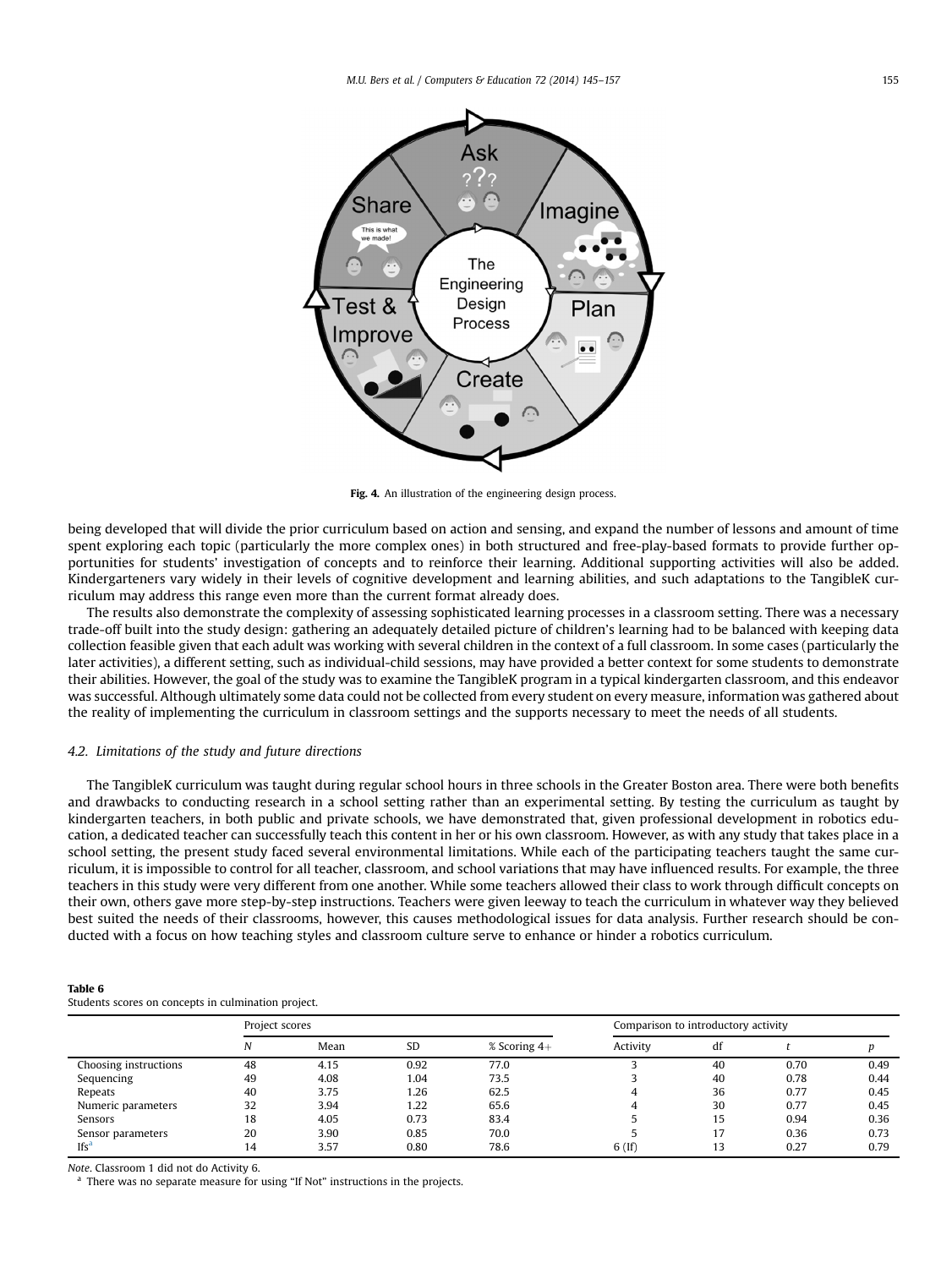Another drawback the study encountered was a fluctuating number of daily participants. Children were fairly regularly absent, temporarily out of the classroom, or otherwise unable to participate in the class. Other times, the busy classroom and divided adult attention prevented assessments from being collected for all children, particularly if an assessment required long and sustained periods of observation. Teacher differences also impacted the low number of participants in some activities. For example, one teacher chose not to teach Lesson 6 in order to have more time to review previous concepts before the final project, drastically lowering the n for that lesson. Further research should be done expanding the scope of this study by gathering more participants and, if possible, ensuring more consistent completion of each activity.

The present study inspires additional research agendas. While the focus of this work is on kindergartners, further investigations should look at the way younger (PreK-K) and older (1st–2nd grade) students are able to learn and apply the same powerful ideas. It would be important to determine whether some of the concepts that were particularly challenging to the kindergartners in this study pose less of a challenge with longer exposure or if introduced when children are older. Further research will also expand the overall sample size as well as the age and experience range of the sample. Other work should attempt to assess the feasibility of implementing this curriculum for a classroom teacher with typical support staff, that is, with minimal involvement of research assistants except for training teachers and conducting data collection. In the present research, participating teachers each had about three trained assistants in the classroom to help troubleshoot technology issues, assess the children's progress, and provide one-on-one help as needed. For this curriculum to become widespread, it will be necessary to know more about what supports teachers need (modifications to the curriculum, classroom management alternatives, additional adult support, etc.) to successfully implement the curriculum. Finally, it is beyond the scope of this current study, but a follow-up study could look at longitudinal or transfer effects of the TangibleK curriculum. What concepts do the students retain? How is computational thinking having an impact in other areas of their academic and extra-curricular lives? Are children able to apply the engineering design process to other subject areas after completing this curriculum? Further research should look at the long-term benefits of incorporating programming and robotics into early childhood education.

It is important to note that many of the challenges that arose as part of the present study were posed by the robotics hardware itself, and not the curricular activities. This highlights the importance of making developmentally appropriate hardware and software specifically designed for young children. Results show that for the children in this study, correctly connecting robotic parts proved more challenging than understanding the function of each part or the underlying computational concept. This result is not surprising since the CHERP programming interface and the curricular activities introducing the robot's parts and their purposes were specifically developed for kindergartners as part of this research project, while the robotics kit hardware was designed for older children as part of a commercially available LEGO<sup>®</sup> product. Furthermore, children spent a significant amount of time fixing their robots, which came apart frequently. It was challenging for many children to assemble some of the pieces on their own, and they needed adult help. If children had spent the robot repair time working on their computer programs instead (and if teachers were able to spend that time providing support for learning the central concepts rather than helping re-build robots), perhaps children would have attained higher levels of achievement in their understanding of complex powerful ideas involved in computational thinking.

The findings from this study have informed the TangibleK Project, in which early childhood teachers (pre-kindergarten through 2nd grade) will systematically implement a robotics curriculum revised according to several of the points outlined above. The teachers will document their experiences and their students' learning outcomes over the course of a school year using KIWI, a developmentally appropriate robotics hardware that will replace the LEGO $\degree$  hardware used in this current study.

Despite the limitations of the study described in this paper, post-study data collected from the teachers speaks to the success of the TangibleK Robotics program. All the teachers said they would participate in TangibleK again if given the chance. Along with the general success and enthusiasm of the children, this feedback highlights the overall positive and educational nature of the experience.

## 5. Conclusion

The early childhood classroom is not typically a place where we expect to find students programming robots. Yet, with the availability of developmentally appropriate technologies, this is increasingly possible, and the result may be the advancement of technological fluency in our nation's youth. This paper explored the TangibleK Robotics Program as a viable option for classroom teachers to integrate developmentally appropriate technology education into the early childhood classroom.

With CHERP, children spend their time building a robot, planning its actions, using physical wooden block or the computer screen to construct programs, and iteratively improving the robot and programs according to initial goals and subsequent discoveries. Because the tangible programs and robots exist off-screen, children are drawn to investigate the work of other children, work collaboratively, and negotiate sharing materials, as well as develop their fine-motor skills. These artifacts serve as points of discussion and reminders of the activity content even after the computer has been turned off. As the analysis presented in this paper has explored, in this rich process of creation in both the physical and digital worlds, children actively engage in problem-solving and learn powerful ideas from computer science and robotics, including core concepts of computational thinking.

Research is essential to understanding the impact of new technologies on the development of children and how children are using and could be using these tools. As parents, educators, policymakers, and researchers it is our responsibility to ensure our children receive the technological education needed for healthy development and a successful future. The TangibleK Robotics Program introduced in this paper shows that when given age-appropriate technologies, curriculum and pedagogies, young children can actively engage in learning from computer programming as applied to the field of robotics. They can then take their first steps into developing computational thinking.

#### Acknowledgments

The TangibleK project was supported by National Science Foundation (NSF) DRL-0735657. Any opinions, findings, and conclusions or recommendations expressed in this material are those of the authors and do not necessarily reflect the views of the National Science Foundation.

The authors would like to thank participating schools and teachers for their commitment to and participation in this project.